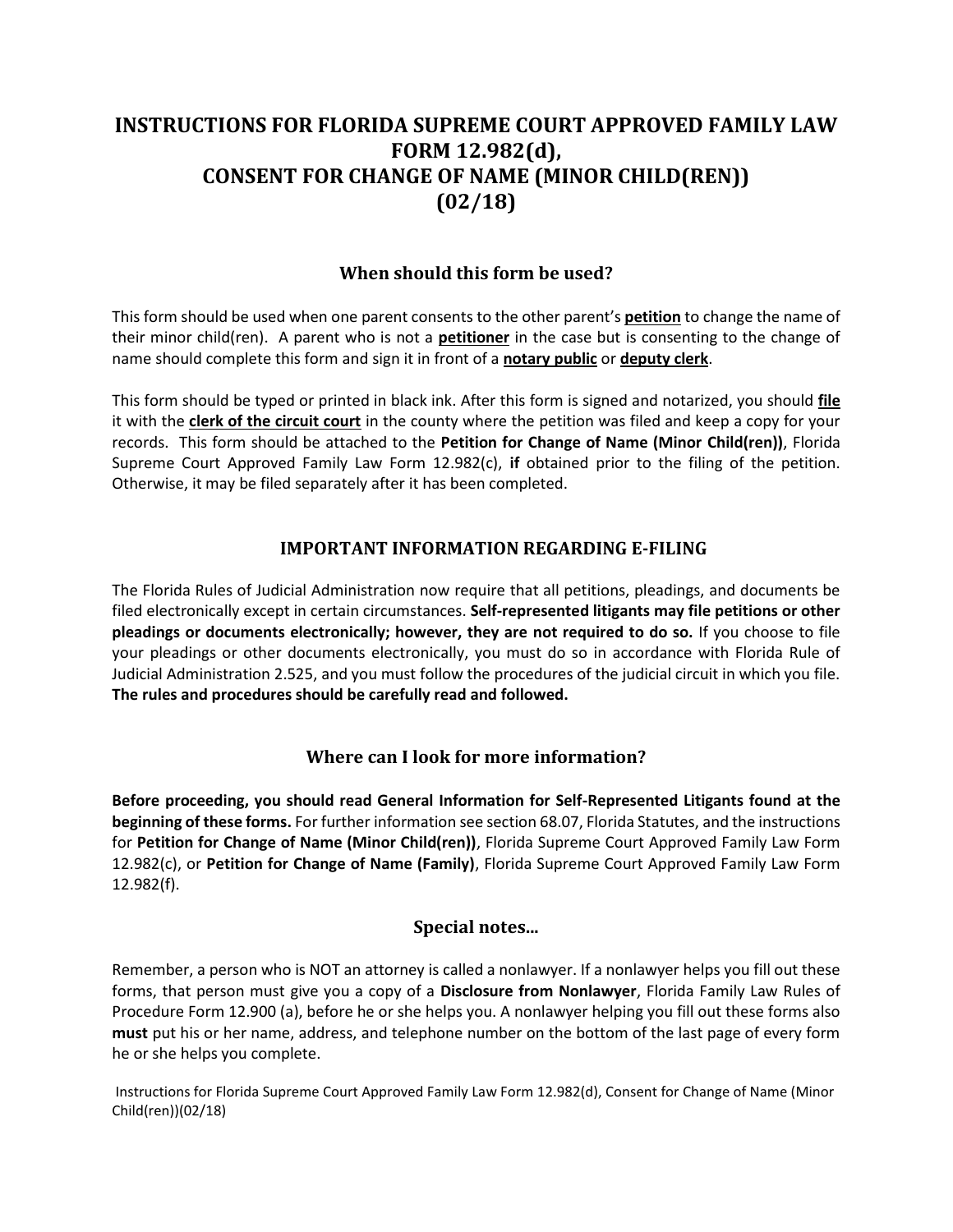IN THE CIRCUIT COURT OF THE **INCOLLAL CIRCUIT**, IN AND FOR \_\_\_\_\_\_\_\_\_\_\_\_\_\_\_\_\_ COUNTY, FLORIDA

> 

IN RE: THE NAME CHANGE OF

\_\_\_\_\_\_\_\_\_\_\_\_\_\_\_\_\_\_\_, Petitioner.

# **CONSENT FOR CHANGE OF NAME (MINOR CHILD(REN))**

L

I, *{full legal name}* , being sworn, certify that the

following information is true:

 I am the birth or legal parent of the minor child(ren) named in this case, and I give consent for the following name changes:

### **Minor child(ren)'s complete present name(s): Minor child(ren)'s name(s) to be changed to:**

| $(1) \qquad \qquad \overbrace{\qquad \qquad }$ | $(1) \begin{tabular}{ c c c c } \hline \rule{0.3cm}{.01cm} & \rule{0.3cm}{.01cm} \rule{0.3cm}{.01cm} \rule{0.3cm}{.01cm} \rule{0.3cm}{.01cm} \rule{0.3cm}{.01cm} \rule{0.3cm}{.01cm} \rule{0.3cm}{.01cm} \rule{0.3cm}{.01cm} \rule{0.3cm}{.01cm} \rule{0.3cm}{.01cm} \rule{0.3cm}{.01cm} \rule{0.3cm}{.01cm} \rule{0.3cm}{.01cm} \rule{0.3cm}{.01cm} \rule$ |
|------------------------------------------------|-------------------------------------------------------------------------------------------------------------------------------------------------------------------------------------------------------------------------------------------------------------------------------------------------------------------------------------------------------------|
|                                                |                                                                                                                                                                                                                                                                                                                                                             |
| $(3)$ (3)                                      |                                                                                                                                                                                                                                                                                                                                                             |
| $(4)$ (4)                                      |                                                                                                                                                                                                                                                                                                                                                             |
| $(5)$ (5)                                      |                                                                                                                                                                                                                                                                                                                                                             |
| (6)                                            | (6)                                                                                                                                                                                                                                                                                                                                                         |